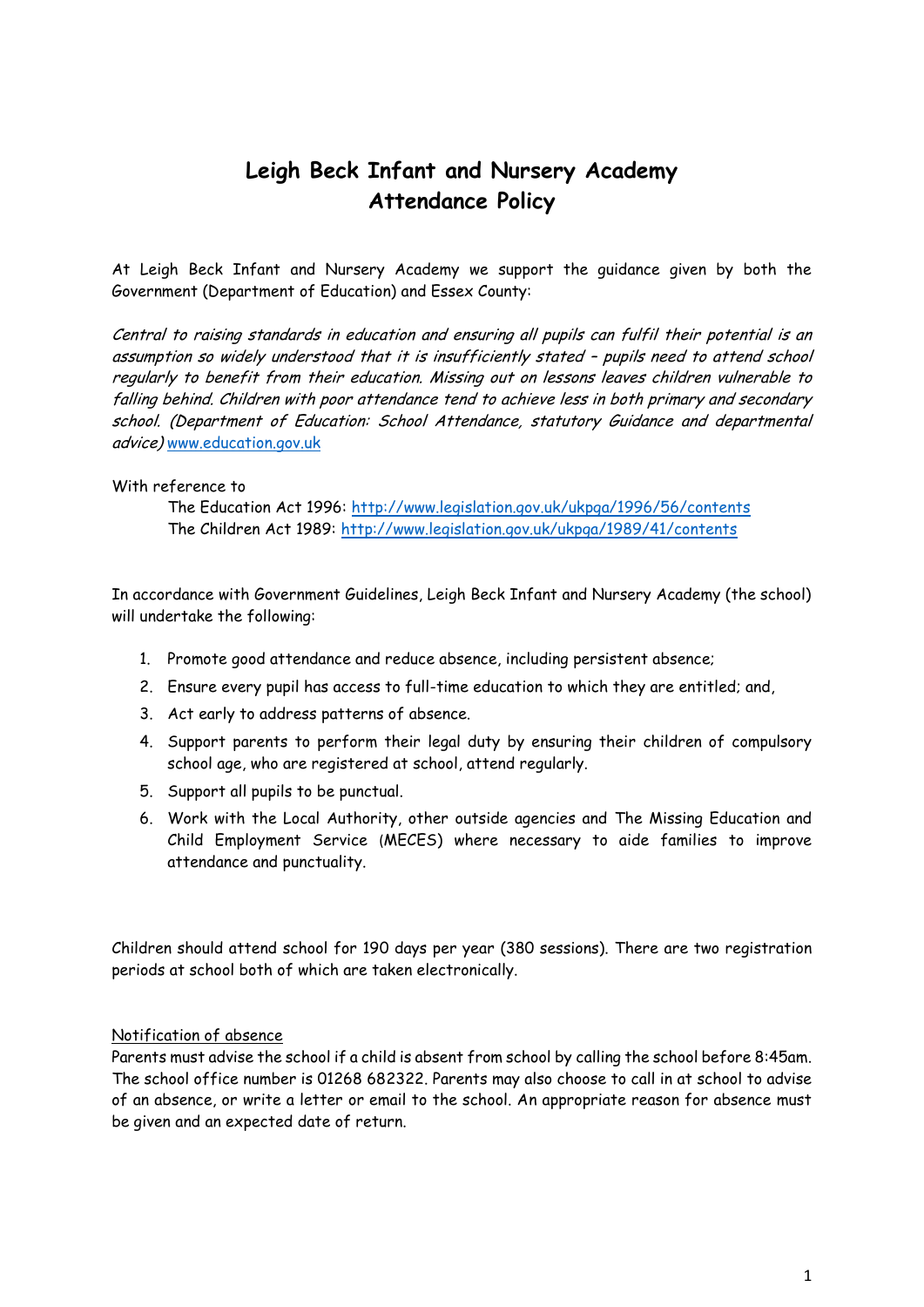# Authorised Absence

The school will authorise absence if the parents or guardians of the child give notice of the following:

• Illness

Parents must advise the school if a child is absent by calling the school office before 8:45am. This should be followed up by a written note from the parent informing the school that their child was ill. Parents may be required to provide medical evidence where there are repeated absences due to reported illness. This could take the form of a prescription, appointment card or text. Parents should also inform the school as to when their child is expected to return to school. If the child feels better by the afternoon parents are encouraged to bring them in for the afternoon session. Absences of more than three days should be supported by medical evidence and a return to school letter.

## Medical/Dental appointments

Parents and carers are advised, where possible, to make medical and dental appointments outside the school day. If daytime appointments cannot be avoided then it is expected that a child come to school before the appointment and be returned to school after the appointment. Parents should show the appointment card/text to the school.

• Religious Observance

Leigh Beck Infant and Nursery Academy acknowledges the multi-faith nature of British Society and recognises that on some occasions, religious festivals may fall outside school holiday periods or weekends and this necessitates a consideration of authorised absence or special leave for religious observance.

Parents are requested to give advance notice to the school if they intend their child to be absent by completing a' request for absence form'. (Available from the school office.) However, in the interests of fulfilling the academic requirements of the school and limiting the absence rate of the school, no more than one day can be authorised for any one festival and no more than three days may be requested in one academic year.

## Exceptional circumstances

Reasons for authorising absence in this category could include family bereavement, visiting a parent in prison or a previously agreed part-time timetable agreed as part of a reintegration package. We request that parents give notice to the school by completing a 'request for absence form'. (Available from the school office.)

**•** Exclusion

Exclusion from attending school is counted as authorised absence. The school will make arrangements for work to be sent home.

## Medical conditions

Leigh Beck Infant and Nursery Academy will treat illness as authorised absence and with the help of outside agencies will support children's education throughout their illnesses. We have an understanding and sensitive approach to children who may have periods of absence due to disability or long-term ill health. Parents may contact our Inclusion Manager to discuss issues of attendance and punctuality in this regard. The school's statutory duties are available in 'Access to Education for Children and Young People with Medical needs' (DFES 0732/2001)

## Late Arrival

Registration begins at 8:55am. Children arriving after that time will be marked as present but noted for arriving late. The register will close at 9:30. Children arriving after the close of the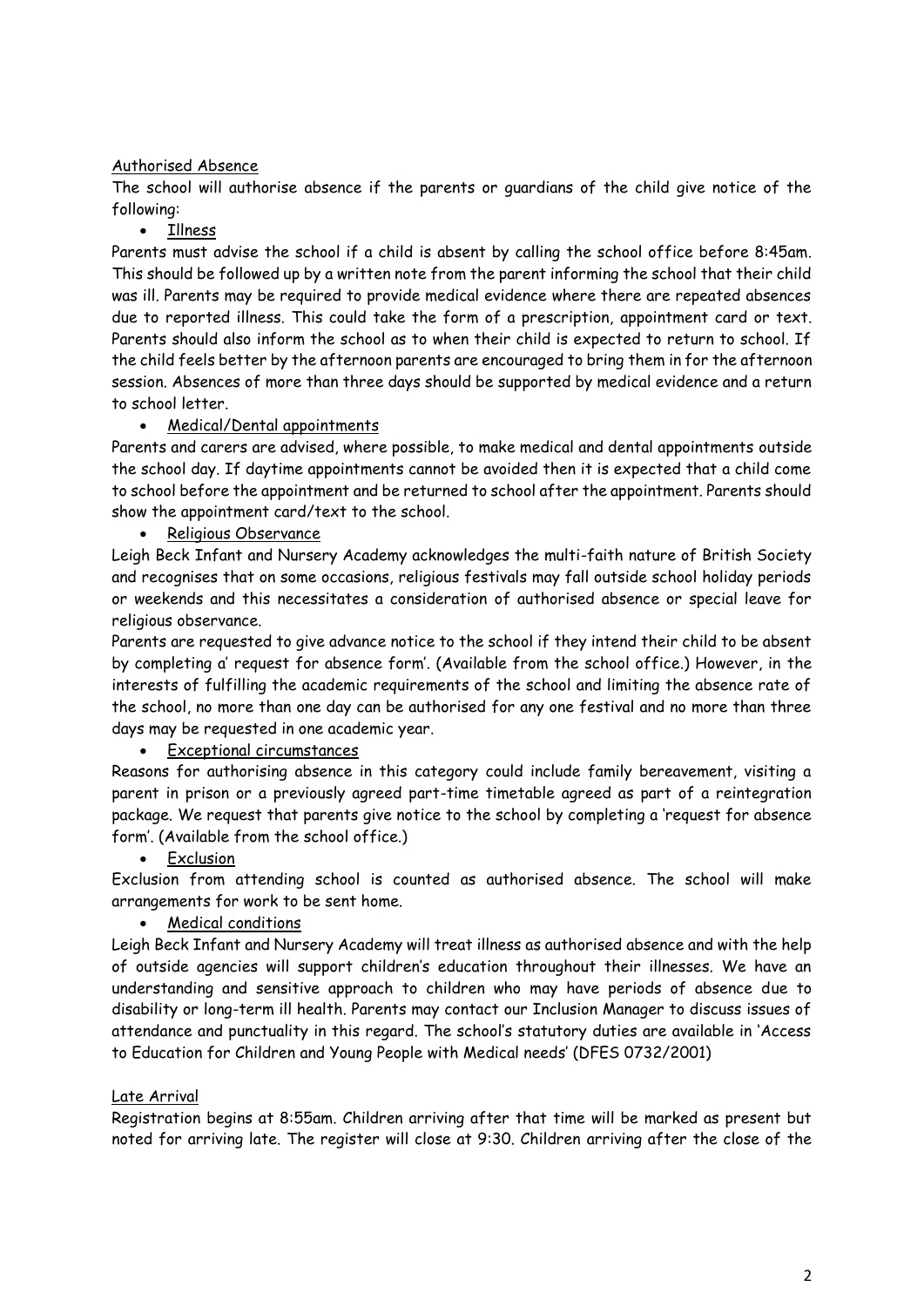register will be recorded as late, this will not be authorised and will count as an absence for that school session. Children who arrive late must report to the school office to ensure they are registered and their school meal preference is recorded. Late arrival will only be authorised if a satisfactory explanation for the late arrival can be provided, for example attendance at a medical appointment. Absences will be unauthorised if the child arrives late without justifiable cause, for example if they woke up late or were waiting for uniform to dry.

## Late Arrival due to Head lice

If a child needs to be treated for head lice before school, lateness will be authorised if proof of treatment is presented to the school. It is not deemed necessary for a whole day of school to be lost due to treatment of head lice.

#### Punctuality

Punctuality is monitored weekly and any child who is late on more than one day in any week will receive a note of this. School doors open at 8:45 and early morning work is undertaken as soon as the children enter the classroom. Lateness could result in a child missing an opportunity to improve their reading or writing. If a child reaches school after 8:55 then that child is deemed to be late, a recording is made in the register that the child has arrived late on that day.

## Unauthorised Absence

The Government recommends that family holidays are not to be taken in term time and therefore the Headteacher is unable to authorise any holidays during the school year. A penalty notice of £60 (if paid within 21 days or £120 thereafter) may be issued if unauthorised holidays are taken in term time. Penalty notices are issued by the Local Authority and not by the school. Penalty notices are requested on a case by case basis.

In accordance with the Essex Code of Conduct for Penalty Notices, from 1st October 2017:

- A penalty notice may be issued if 10 unauthorised absences have occurred during a 10 week period (5 school days)
- A penalty notice may be issued if there are 6 or more unauthorised sessions (3 school days) due to a holiday being taken during the first two weeks of September.

## Request for Leave of Absence

If a child does need to be away from school for any period then a form requesting that absence must be collected from the school office, a supporting letter can be attached to explain the circumstances if necessary. The school must be notified of every absence from school.

## Absence without notification

The school will call home to ascertain the whereabouts and condition of any child that is absent from school and there has been no contact from home. (First Day Calling) If no contact is made messages will be left every day until the child returns, or the school have heard from the parent/carer. A letter, and/or medical evidence to support the absence is required. On receipt of that evidence the school will authorise the absence. If no evidence is forthcoming the absence will be unauthorised. A notification of absence will be sent home at the beginning of the week after the absence.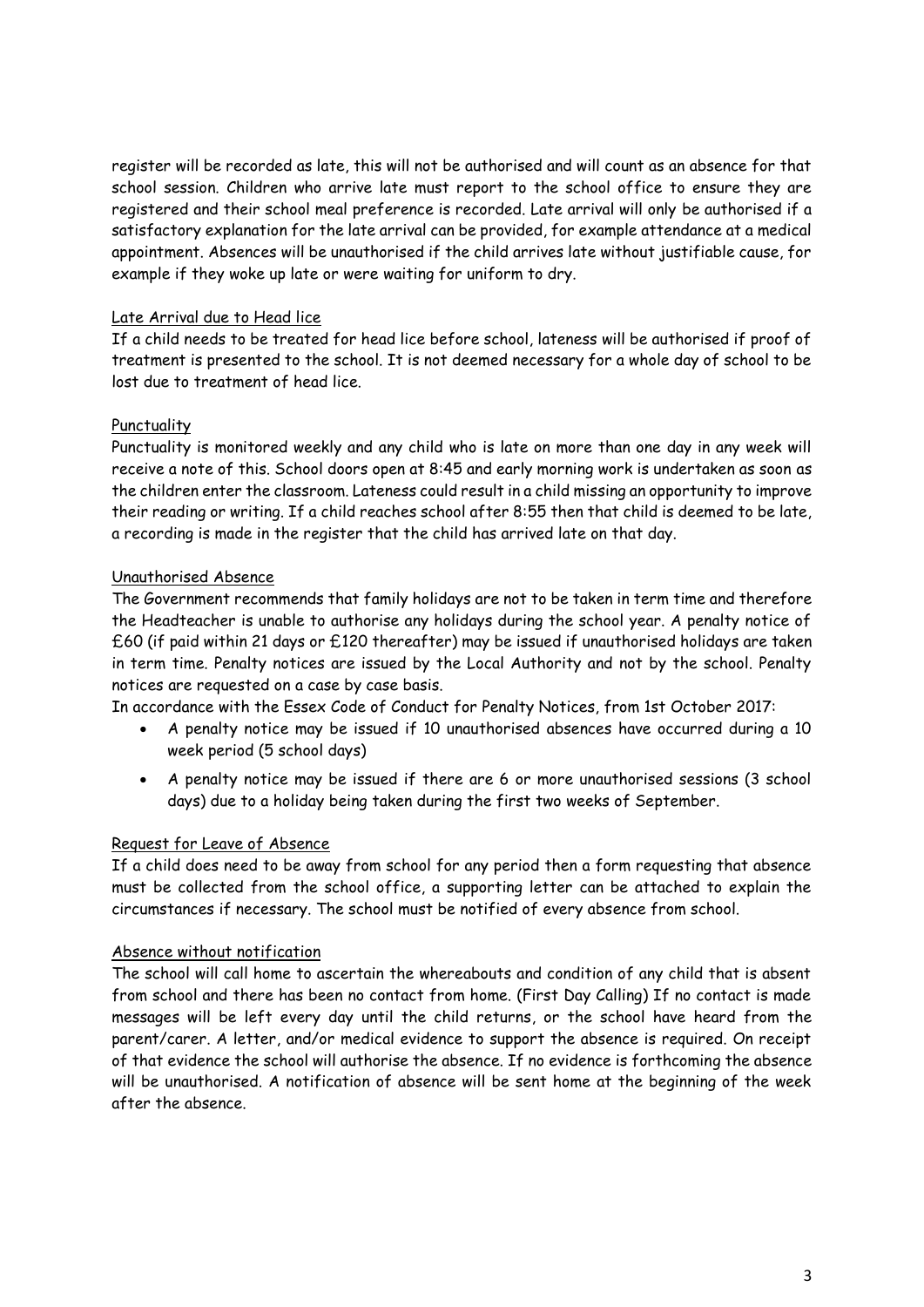If a child is missing from school for 10 days without notification or contact from parents an application can be made to The Missing Education and Child Employment Service (MECES). This will alert the authorities that a child is missing education. The welfare and safety of pupils is of utmost importance so the school will make enquiries as to the whereabouts of any missing children.

# First Day Calling

The priority of the first day call system depends on the age of the child. The school will contact parents of year two children first and then work through the school years.

## What is Good Attendance?

The school regards attendance of between 99 and 100% as excellent. If any child's attendance falls below 95% the school Attendance Officer will monitor their attendance. Any child who has an attendance of lower than 90% should expect contact from the school Attendance Officer and may be required to provide Medical Evidence when the child is absent from School. The school will be happy to work with any family if they would like assistance in encouraging their child to attend school. If there are any other circumstances which affect attendance the school will be happy to help, where appropriate. Any family is welcome to contact the school Attendance Officer or the Head Teacher in this regard.

# The Missing Education and Child Employment Service (MECES) (Formally Education Welfare)

The school works closely with The Missing Educational and Child Employment Service (MECES) with regard to attendance and are legally obliged to inform them of any student whose absence is persistent. Persistent Absence is when a child's attendance falls below 90% and the school is not satisfied that every effort has been made for the child to attend school. The Investigating Officer will work on behalf of the school in a legal capacity and their intervention could result in:

- The issue of a penalty notice
- The issue of an Education Supervision Order
- Or a legal prosecution.

Parents will be invited to meet with the school Attendance Officer before a referral is made to the Investigating Officer. This will give the opportunity to families to work with the school to overcome any difficulties or issues there might be regarding their child's attendance at school.

## Using Attendance data

Children's attendance is monitored regularly by the school Attendance Officer and may be shared with the Local Authority and other agencies if the child's attendance is a cause for concern. Attendance and punctuality data will also be used to identify emerging patterns and trends to inform whole school strategies to improve attendance and attainment. These are evaluated and monitored by the school's Governing body and Senior Leadership team.

We will share data with the Department for Children, Schools and Families and the Local Authority when required. All information shared is done so in accordance with the Data Protection Act of 1998.